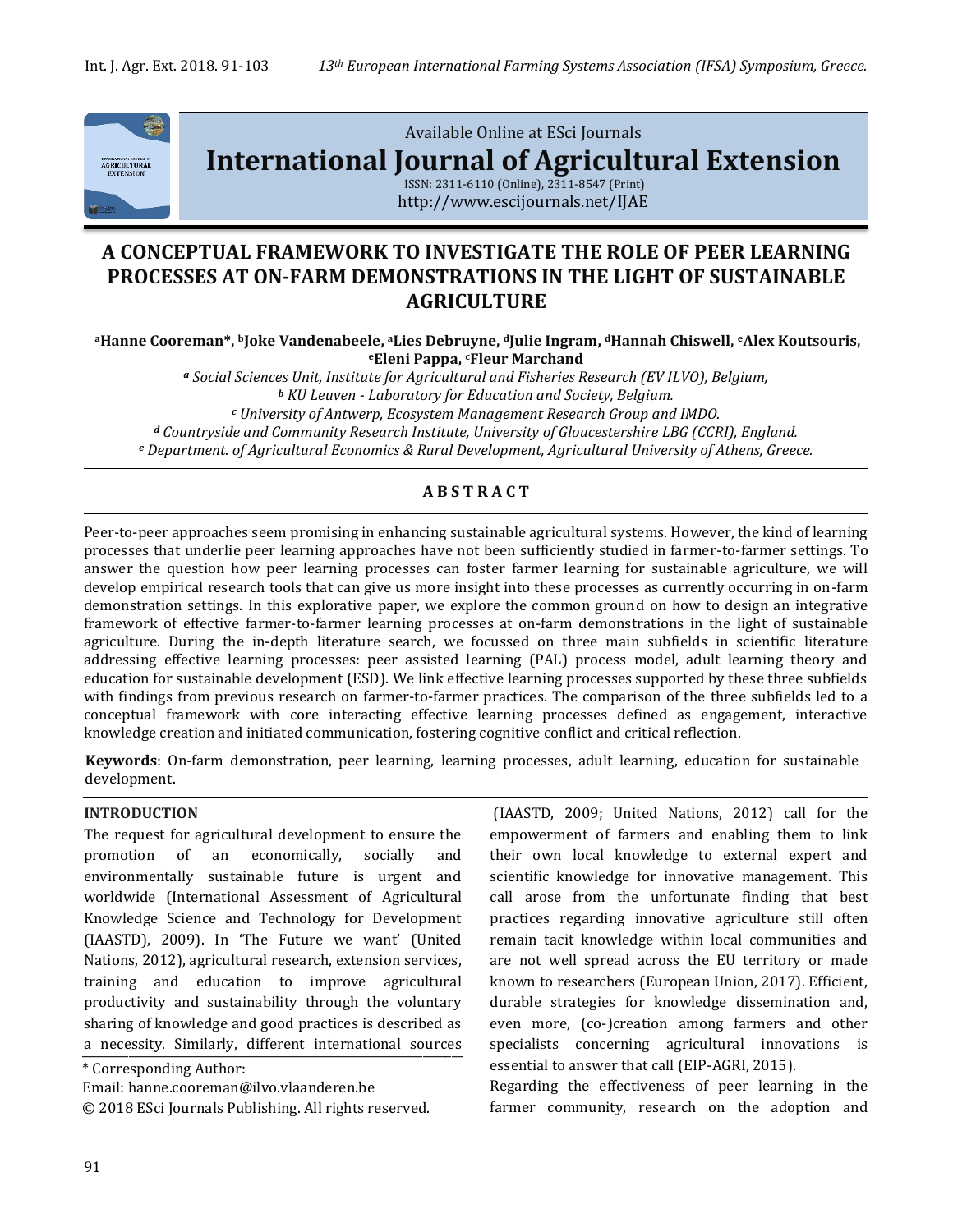diffusion of innovations has consistently confirmed that one of farmers' most commonly cited sources of information and ideas are other farmers (Oreszczyn *et al.,* 2010; Rogers, 1995). Farmers tend to be most influenced by proof of successful farming methods that is showed and explained by other farmers (Hamunen *et al.,* 2015; Kilpatrick & Johns, 2003; Schneider *et al.,* 2009; Warner, 2007). This kind of research also suggests that farmers are open to and value the practice of peer learning. It is not surprising then that already numerous examples of peer-to-peer training movements have developed worldwide in the farmer community. Apart from Farmer Field schools (FFS), started around the 1980's and based on adult learning theories and learning-by-doing (Feder *et al.,* 2004), the "campesino-acampesino" (farmer-to-farmer) movement has promoted agro-ecological techniques over the past 35 years in Latin- America. Another but smaller European example is ALMO. This is an Austrian bottom-up farmer's initiative, concentrating on sustainable Alpine oxen beef farming (Karner, 2009). The initiative covers multiple practices that include peer learning, and it is important to emphasize here, that peer learning is thus not merely a single practice. It covers a wide range of different activities, each of which can be combined in different ways in order to suit the characteristics of a particular learning setting (Topping, 2005). The question we ask ourselves here is what the characteristics are a peer learning practice requires to enhance effective learning. Which processes make peer learning between farmers at on-farm DA's stand out from the traditional learning methods at DA's?

Furthermore and despite the firm establishment of peer learning in research literature and in agricultural practices (EIP-AGRI, 2015), Emerick *et al.* (2016) states that there is still room for improvement and thus that farmer-to-farmer learning can become more effective. Simply relying on farmers to share information with peers without any further intervention might sound empowering, but will more realistically damper adoption of improved agricultural technology. An increased understanding of peer learning processes could help to develop institutions and programs that can foster innovation dissemination and learning for sustainable practices in agriculture (Lankester, 2013).

The aim of this paper is thus to reflect on relevant theories capturing effective learning processes related to peer learning between farmers at on-farm

demonstrations with the potential to foster learning for sustainable agriculture. The result is a conceptual framework with core interacting learning processes that are supposed to effectively support learning outcomes in the outlined context of on-farm demonstrations. Although the framework points to the specific conditions of a DA, this paper will not focus on the structural and functional characteristics of a DA. This is done in other papers, respectively by Pappa *et al.* (2018) and Ingram e*t al.* (2018). We will use this framework for data gathering in multiple case studies via interviews and observations.

We start this paper explaining shortly our methodology. Secondly, we elucidate how the concept of effectiveness is interpreted in this research, building on the concepts of adoption and diffusion (Rogers, 1995) and single (SLL) and double loop learning (DLL) (Argyris & Schön, 1996). Third, we explore learning processes within three different relevant subfields of scientific literature, referred to further in this paper in short as 'subfields'. In conclusion, we present the main corresponding learning processes between the different subfields, suggested to support effective learning by both theory and practice, in a farmer-to-farmer learning environment during an onfarm demonstration.

## **METHODOLOGY**

This paper is preceded and based upon an exploratory narrative conceptual literature review. Scientific databases we used included Web of Science, KU Leuven online library and Google Scholar. We started by combining the terms 'peer learning processes', 'farmers' and 'sustainable agriculture' using Boolean operators. This search revealed no one theory or conceptual framework of farmer-to-farmer learning claiming to cover the most relevant learning processes and their characteristics during a DA. Therefore, we decided to determine and start from main subfields in literature on learning environment and it's characteristics at stake for farmers. The three main subfields we focussed on are: peer learning, learning for sustainable development (in agriculture) and adult learning. We added this third focus on 'adult learning' since this target group of adults is mostly not explicitly elaborated on in educational research literature on peer learning. Often peer learning literature is focussing on classroom settings for minors. A narrative conceptual literature review for each main subfield using the same databases was carried out (1980-present), eliminating irrelevant fields (such as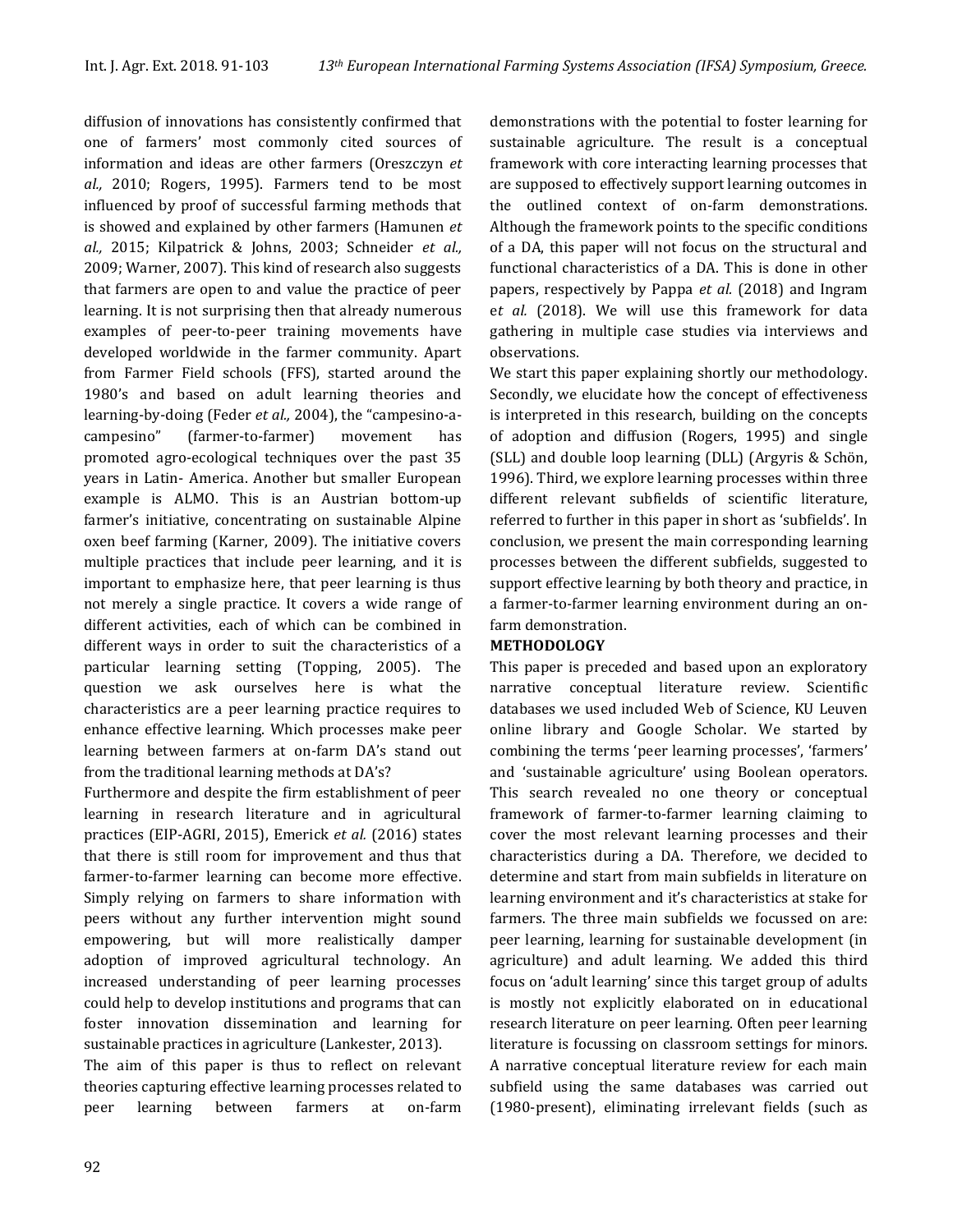medicine and computer technology). For each of the subfields, we came to descriptions of effective learning processes. We compared these emerging descriptions and decided on which ones we had to take into account in relation to our particular focus on peer-to-peer learning of farmers during a DA.

**View on effectiveness:** Effectiveness in a broad sense refers to 'proving' that something has worked, and is an improvement compared to a previous situation. However, this concept is especially problematic to grasp for learning settings such as on-farm demonstration activities. These activities are relatively small-scale and often short-lived events, and commonly organized in a context of limited resources (OECD, 2013).

'Effectiveness' in education has different interpretations. Much of the work in the search for measurable links between educational practices and outcomes, becomes highly reductionist both in terms of the range of contemporary educational practices as in terms of the kind of learning outcomes that are taken into account (OECD, 2013). Effectiveness can be interpreted in many different ways. For example, it can be interpreted as the level of engagement (e.g.: extent of learning understood as attendance numbers, efforts participants make to take part,…), as 'value-added' assessments and measurements (e.g. the extent of learning understood as number of participants stating having learned something because of the on-farm demonstration, and indicators on 'how much' they've learned) and as adoption rates (putting into practice what was learned). Researchers are obligated to make decisions on which variables to take into account and on which to exclude when investigating effectiveness. This is necessary because it's practically impossible to include every influencing variable and possible outcome in a learning system.

Building upon the experience of Bailey *et al.* (2006), we decided to look at learning effectiveness through the concepts of the extent and nature of learning. The extent can be addressed by numbers of for example participants stating they have learned something after the DA took place. Additionally, the amount of participants expressing change in behaviour or practices at their own farm and the extent of the change(s), (partially) due to the DA, will count as effectiveness variables and are addressed with the term 'adoption' (Rogers, 1995). However, also participants stating for example not having made any changes on their farm as the result of a careful examination process, including the

knowledge gained at the DA, should be seen as an outcome related to adoption and thus effectiveness. To complete the picture, we are also interested in the spreading of knowledge and skills in relation to attendance at a DA. How many participants acknowledge, after some time, having learned something because of the DA, and did participants also talk about the DA to people who didn't attend the DA? The latter refers to the term 'diffusion' (Rogers, 1995). In other words, we'll investigate both the level of adoption and diffusion of knowledge and skills by participants, supported by the attendance at a DA. This is then different from a focus on the mere adoption or diffusion of farming practices as such.

In addition to the extent of learning and in relation to the nature of the learning process, we will also focus on the appearance of different levels of learning as defined by Argyris & Schön (1996). They defined different 'levels' of learning as single and double loop learning, which in practice are often intertwined. Single loop learning (SLL) refers to acquiring factual knowledge and developing skills in order to manage problems on a daily basis (e.g. knowing how to apply an irrigation scheme/technology or pesticide). Building on SLL, double loop learning (DLL) explores the underlying values and assumptions, and requires critical reflection on the processes by which learning takes place. This refers to a deeper level of learning, requiring metacognitive skills to develop an awareness of own thinking and learning how to learn (E.g. getting insights in the question: "Why is my farming system the way it is and should I change my farming system?").

A critical note is made by Siebenhüner *et al*. (2016) regarding this distinction. Their research showed a high level of popularity of Argyris & Schön's (1996) model, being frequently used for the analysis of learning process dynamics and outcomes of social learning, and according to our definition, peer learning can be understood as a more specific kind of social learning. Despite this, their research states that: "while the model is useful for developing explanations, future research is needed to better understand the connections between learning processes and expected outcomes, as this information would allow comparisons between interventions." This supports our choice to investigate different carefully specified (peer) learning processes in relation to SLL and DLL outcomes. Deeper insights in the relation between specific learning processes and SLL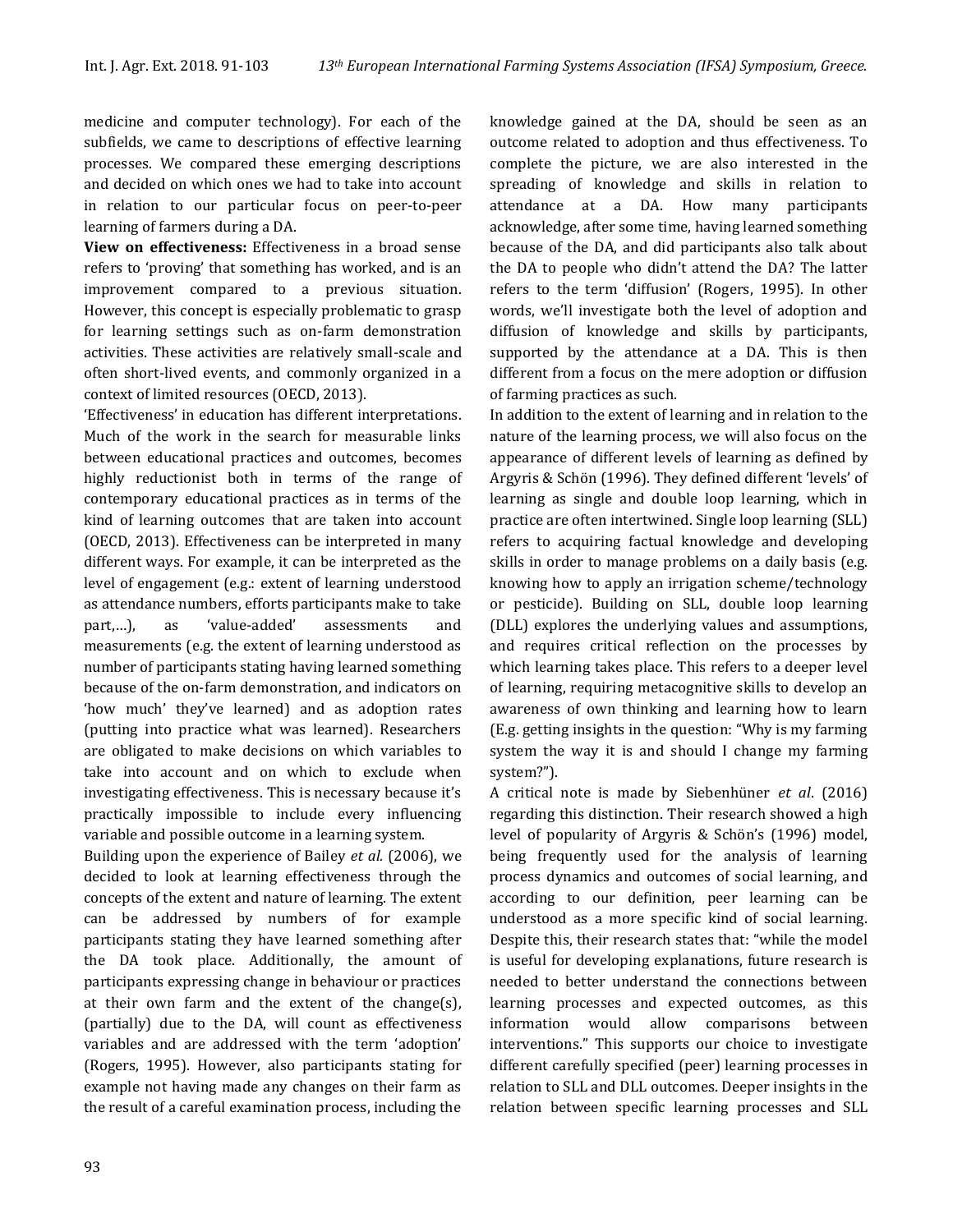and DLL outcomes can support not only more thorough comparisons between DA designs, but also the design of more effective DA's in the future. We will discuss both SLL and DLL further in depth in each of the three main subfields we present in the next sections.

**The relevance of peer learning between farmers:** To grasp the relevant peer learning processes at stake in this learning environment, embedded in the modern paradigms of agricultural innovation and sustainable agriculture, we first explore the concept of peer learning and its processes in educational and agricultural literature.

The concept of peer learning between farmers suggests a two-way (or more), reciprocal learning experience. One farmer can be more knowledgeable on a certain topic, but can still learn through explaining, listening, discussing and working together with the other, who might be more knowledgeable on another topic. This reciprocality presents a first important shift with traditional learning. It requires initiative, active participation and engagement of the learner towards his own learning process. This is in contrast with the more traditional 'transfer of knowledge' view, where the teacher (usually researchers in this context) doesn't expect input by those listener-learners and that can also significantly change the focus of the learning process. For peer learning to succeed, a certain autonomy regarding the own learning process is thus needed. Cooper (2002, p.54) addressed this feature by explaining: "Peer learning represents a major shift in focus from what is being taught to what is being learned, and transfers great responsibility for knowledge acquisition, organization, and application from the teacher to the student". This responsibility requires autonomy and initiative towards learning manifested by learners themselves, in other words, it reflects being in charge of their own learning. This concept is addressed as 'ownership' of the learning process by the learner, and it is an important characteristic in comparison with more traditional learning approaches. As an example of research supporting a peer learning approach between farmers, Curry et al. (Curry et al., 2012) reports on the importance of networks in which farmers develop knowledge and innovation from the 'bottom up', through mechanisms of sharing experiences and learning together.

Furthermore, peer learning, in educational theory, involves learners learning from and with each other on a scale anywhere between informal and formal learning. Acknowledging the importance of informal learning, usually harder to investigate then formal and structured learning contexts, and also often neglected in research on agricultural knowledge sharing (Mars & Ball, 2016), this represents a challenge compared to more traditional assumptions on where and how effective learning takes places.

Additionally, the emphasis in peer learning is on mutual learning since the roles of teacher and learner, commonly referred to in educational literature as respectively tutor and tutee, are not necessarily defined as such and can alternate throughout the learning experience (Boud *et al.,* 1999). This results in the recognition of the learning experience being valuable for the tutor too, not only through having to explain the content, but also potentially through thoughts and insights shared by the tutee, previously unknown to the tutor.

One of the most cited, recent articles when reviewing educational literature on 'peer learning' is 'Trends in peer learning' by Topping (2005) which contains the 'Peer assisted learning' effective processes model of Topping & Ehly (2001). Other frequently cited authors like David Boud (Boud *et al.,* 1999) focus more on peer assessment or other aspects linked with peer learning. This is in contrast to Topping & Ehly (2001), who try to get a holistic overview of the processes underlying peer learning. Such an overview applicable to our learning context would be a useful starting point in the attempt to reach our main goal. Topping & Ehly (2001) describe 'Peer assisted learning' (PAL) as group of strategies that involve the active and interactive mediation of learning through other learners who are not professional teachers. In doing so, PAL distinguishes itself as a peer learning practice between equals, stressing not being a surrogate to professional teaching, but consisting of structured activities by teachers, wherein both tutor and tutee have the opportunity to learn with each other. Since we assume that demonstrations are organised and somehow structured on beforehand, peer assisted learning strategies can be part of the organised demonstration and are more likely to be deliberately included in the instructional design of a DA. This is then different from peer learning activities that are informal, unstructured and unplanned. They undoubtedly occur too, but are a lot harder to map, let alone intentionally organise and study. As Emerick *et al.* (2016) mentioned,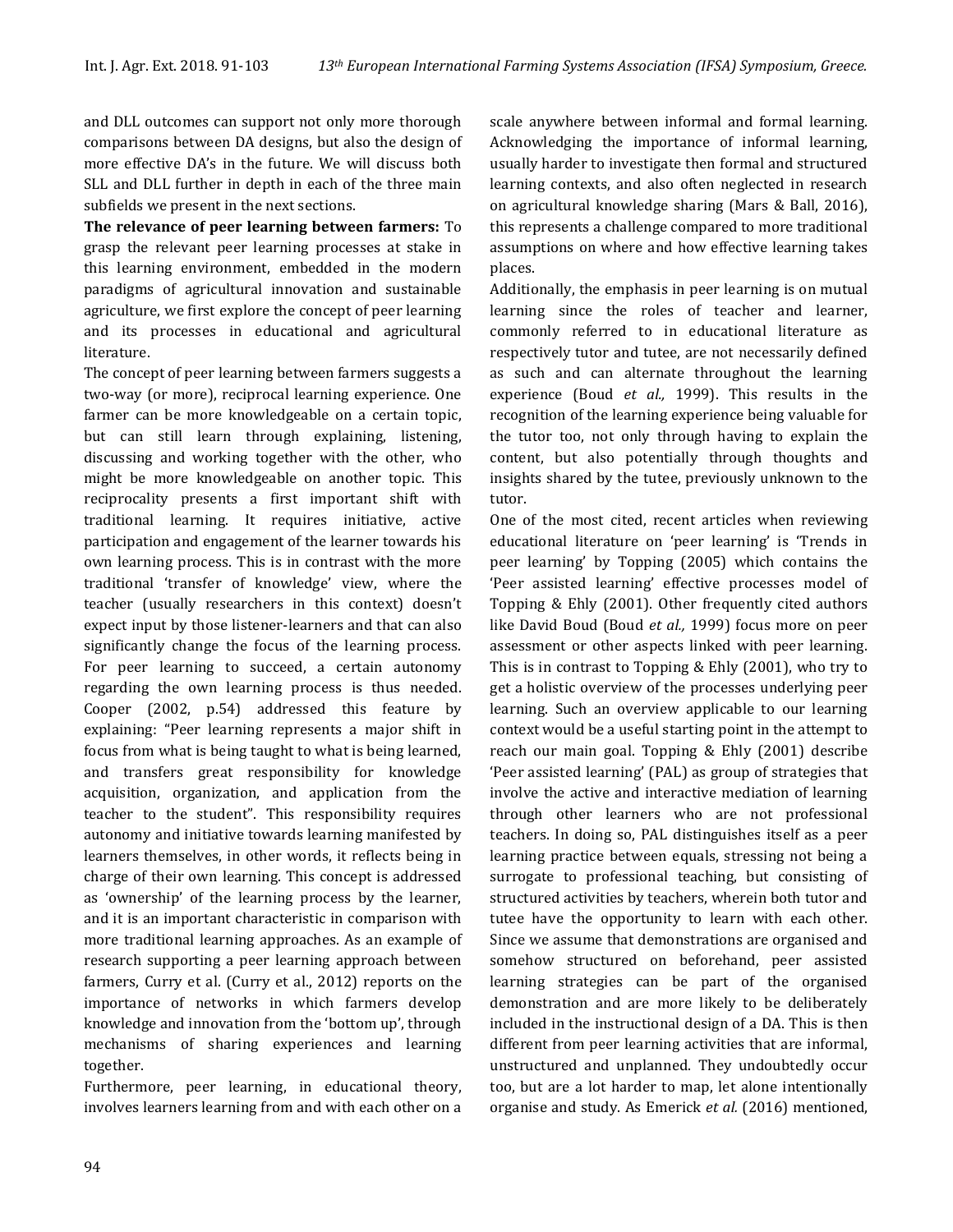deliberately supporting farmers (or others) to share knowledge might do adoption of new knowledge and skills good, and could assist knowledge co-creation processes.

Literature (Topping, 2005) also shows that the learning process usually starts off for both tutor and tutee unconsciously. When the learning relationship develops, both tutor and tutee can become more aware of what is happening in their learning interaction. This makes both more able to monitor and regulate the effectiveness of their own learning strategies in different contexts, which reflects the process of DLL. This development into fully conscious explicit and strategic metacognition not only promotes more effective onward learning, it should make tutor and tutee more confident that they can achieve even more, and that their success is the result of their own efforts, strengthening the process of ownership (Topping & Ehly, 2001). Topping & Ehly (2001) synthesised the existing research on PAL into a single theoretical model of processes influencing effectiveness (Theoretical underpinnings of Peer Assisted learning; as described in Topping, 2001). Based on their extensive literature review, they defined five categories of 'core' processes: structural and organisational features, cognitive conflict, knowledge scaffolding, communication, and affect. Next, we discuss each of these processes, while complementing them with theoretical insights based on previous research on DA's.

The first group of processes 'Structural and organisational features' of the learning interaction, includes the time needed for the learner to spend on a learning task (the so-called time on task (t.o.t.)), , the relevance for both parties to elaborate on goals and plans, the individualisation of learning and immediacy of feedback, which is more feasible within small groups of learners or in one-on-one situations. The individualisation of learning is understood as addressing prior knowledge of a learner and finds its relevance in relation to the concept of ownership of the learning process. In other words: the more a learner feels his prior knowledge seems relevant in a learning situation, the bigger the chance that he will feel motivated to take action towards learning within this learning situation. In this paper, we focus on the learning processes more than on the 'enabling environment conditions', since another complementing paper discusses this in-depth (Ingram *et al.,* 2018) as a part of the AgriDemo research framework (Koutsouris *et al.,* 2018).

Secondly, qualitative peer learning activities can question and challenge mental models of the engaged learners. This process is referred to as , cognitive conflict' (Topping & Ehly, 2001). After experiencing a 'cognitive conflict', a learner can feel stimulated to think critically about his way of looking at reality. This leads to more deep-level learning (Ashwin, 2003), such as DLL (Argyris & Schön, 1996). This cognitive process reflects ideas of social cognitivists with Piaget as a leading theorist (Tudge & Winterhof, 1993) and Mezirow on transformational learning (1991). An effective strategy for surfacing and potentially changing prior knowledge, supporting SLL, involves confronting learners with situations that enable them to experience a , disorienting dilemma' or 'cognitive conflict' (Mezirow, 1991). This might be caused by a person acting in a way that is unexpected, or by the presentation of a carefully designed science demonstration (e.g. on-farm demonstration) that cannot be explained in the usual way. The subsequent confusion causes the learner to doubt his or her prior knowledge or to discover a certain lack of knowledge. In this way, new knowledge is able to influence former knowledge, leading further into deeper levels of learning (Grudens-Schuck *et al*., 2003) and facilitating different learning outcomes. According to Mezirow (2000) critical reflection is fostered by 'cognitive conflict' and involves reframing of assumptions made by others and made by our own, and thus a key process fostering DLL.

Third, and following cognitive conflict, knowledge scaffolding (Vygotsky, 1978) refers to a constructivist view on learning, which equates learning with creating meaning from (social) experiences (Ertmer & Newby, 2013). Knowledge scaffolding addresses the mediation of learning content. This means offering the content in chunks that are small and clear enough to be apprehendable for the learner, but still causing the learner to reach a new level of knowledge or skill, with the help from a more competent other. To successfully scaffold knowledge, it's important that the learning content or activities take place right above the current 'level' of the learner, meaning that with some assistance, the learner can reach the next level. This refers to the 'zone of proximal development' (ZPD) as defined by Vygotsky (1978) in a social constructivist way.

Fourth, peer learning inevitably addresses communication skills of peers learning from each other. Someone might never have truly grasped a concept until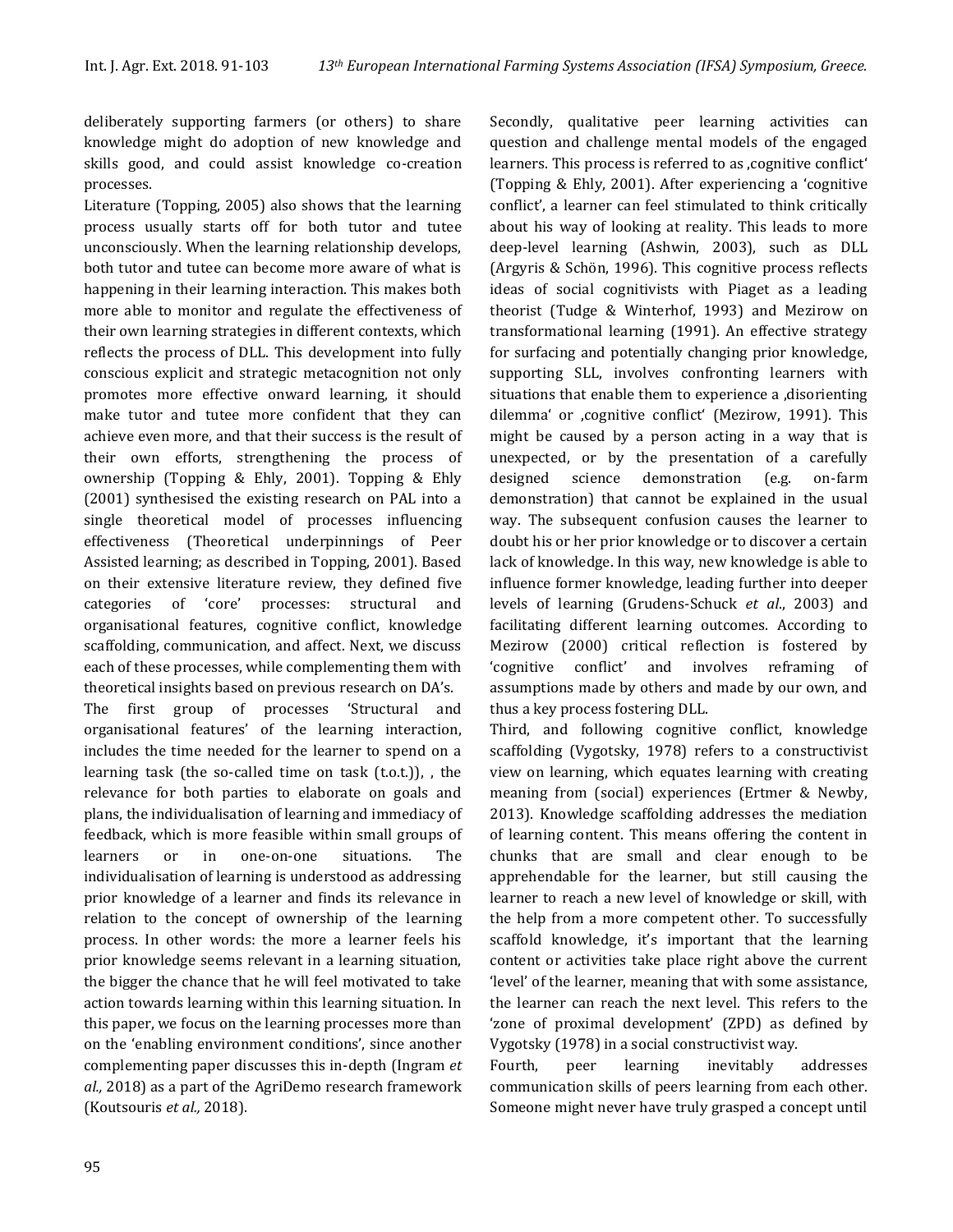having to explain it to another, converting thought into language, which is a Vygotskian idea. Listening, explaining, questioning, summarising, speculating, and hypothesising are all valuable skills. Scientific evidence confirms that teaching is a great way to learn (Duran, 2017), which again confirms that also the tutor, more knowledgeable peer or e.g. farmer-demonstrators in our case, can learn effectively within peer-to-peer learning approaches.

Fifth, the affective component proves very powerful here. Success is frequently attributed to the empathetic relationships inspired by credible peers who participants trust based on familiarity and similarity compared with their own background (Ashman & Gillies, 2003).The 'stronger' peer's modelling of enthusiasm, competence, and the possibility of success can influence the self-confidence of another peer (Topping & Ehly, 2001). A sense of loyalty and accountability to each other might help to keep the peers motivated. A big challenge within our research context, referring to this affective component, lies in the creation of a trusting environment were farmers feel safe to share their positive and negative experiences (EIP-AGRI, 2015).

Considering these underlying processes, peer-to-peer approaches at on-farm demonstrations seem promising to be part of durable strategies for knowledge sharing and co-creation between farmers. Apart from ownership, it requires engagement and communication between the learners about the learning content (Topping & Ehly, 2001). These processes foster improved understanding of the learning content (SLL) (Murphy, 2010), and support awareness and critical reflection (DLL).

**Farmers as adult learners:** To decide on the inclusion of thoughtful insights from a second relevant scientific subfield, we critically considered what particularly distinguishes the learning situation of a DA from an 'usual' educational environment. Since much of the educational literature addresses minors as target group, we decided it would be relevant to take into account the characteristic that our target population consists of adults. Therefore, we took a closer look how the widespread Andragogical model from Knowles (1980) proved to be of relevance concerning the design of a (peer) learning initiative for adult farmers. The four adult learning principles described by Knowles and explained below are: ownership, experience as the basis for learning activities, subjects that have immediate relevance and impact to their job or personal life and pragmatic problem-centred rather than contentoriented.

First, when we put Knowles' principles into practice in our context, the learning of farmers should be selfdirected and fostering learner autonomy. An example is that farmers are involved in the planning and evaluation of their instruction, fostering their sense of ownership regarding their learning and supporting a bottom-up approach. That these principles also counts as relevant and effective for farmers is already stated and supported by Millar & Curtis (1997). They developed a framework presenting critical factors in social learning between farmers, based on case studies.

Secondly, effective and preferred farmer learning processes are often characterized in agricultural literature as experiential (Kolb, 1984) or as learning-bydoing (Dewey, 1938) (Millar & Curtis, 1997; Lankester, 2013). Hands-on experimenting proved to effectively mediate knowledge and skills, as is one of the principles of Knowles. Some criticism on experiential learning is worth mentioning here, with the context of DA's in mind. The acknowledgement that individual learning is always connected to a complex and varied social, cultural and physical processes, in which the individual actively participates (Loeber *et al.,* 2007) is too important to ignore. The experiential learning cycle by Kolb (1984) lacks the recognition of the importance of the embeddness in social learning to our point of view. To bear in mind social learning processes is crucial to be able to take on a more holistic perspective on relevant learning processes.

Third, like other adults, famers have different goals and values which are influenced by a range of personal, social, cultural, physical and economic history, current factors and capacities (Pannell et al., 2006). This implicates that demonstration activities should be aware of the immediate relevance for the multiplicity of life worlds, interests and many frames of meaning in the farming community. The ability to link new knowledge to prior knowledge of the farmer supports thus the learning process and is also emphasized in adult learning theories (see also Brookfield, 1995).

Fourth, pragmatic problem-centred rather than contentoriented links with the previous principles of the learning content being of immediate relevance and an experimental interactive approach during the demonstration. Addressing real problems that fit the needs of the attending farmers during DA's is an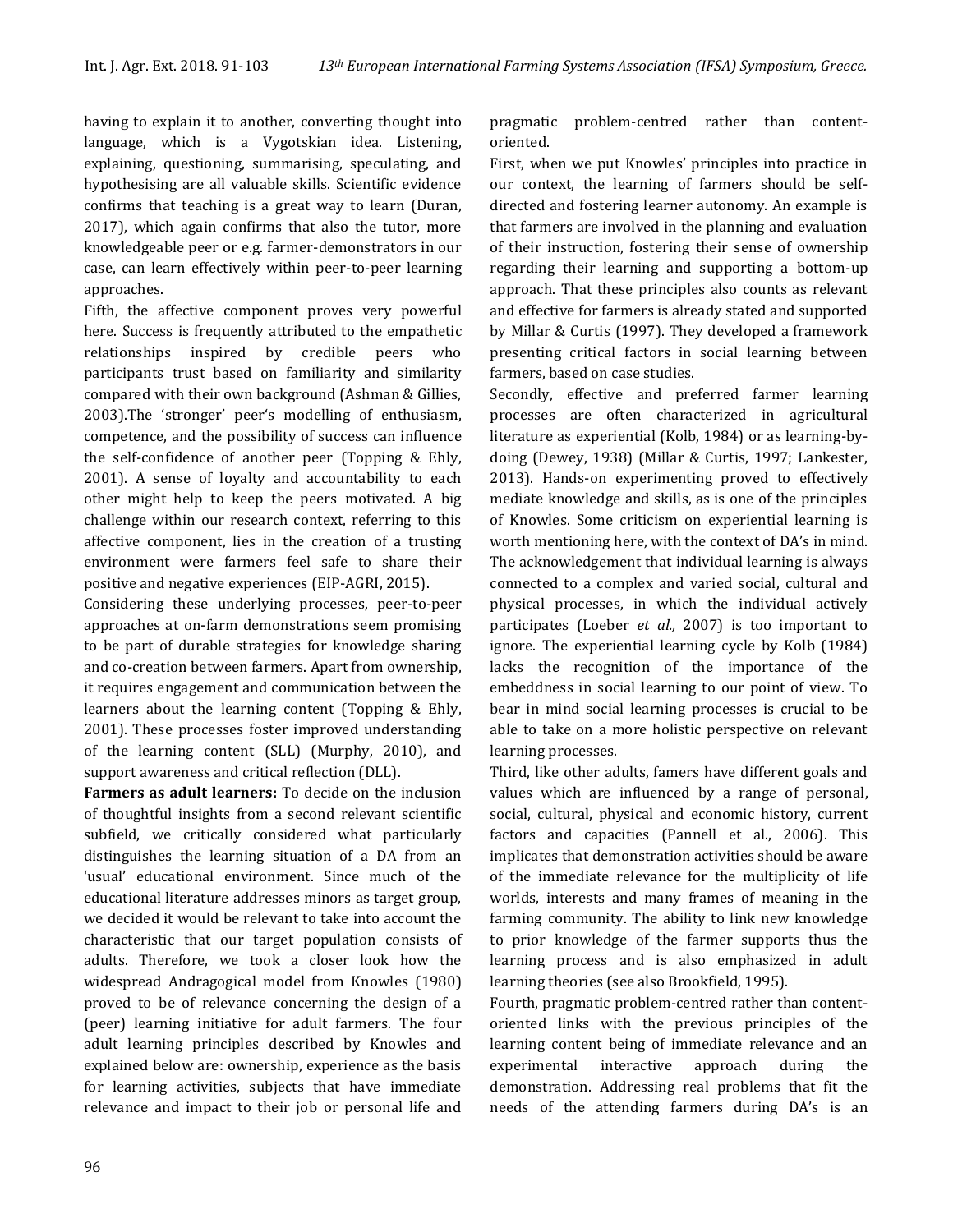effective characteristic that is mentioned by multiple previous studies (Bailey *et al.,* 2006; Millar & Curtis, 1997; Hancock, 1997). Additionally Millar & Curtis (1997) found that the emergence of local knowledge benefitted from interactions between different stakeholders. These interactions were highest when hands-on activities were used, the complexity of issues was addressed, time for dialogue was allowed and when actual on-farm figures were used. Lankester (2013) stated that beef producers main learning sources were their own experiences, observing others' practices and sharing experiences with peers and family members. This indicates that active authentic experimentation and seeing real life examples are preferable learning methods. Allowing the participants to think for themselves by giving them a problem to solve, instead of transferring knowledge unidirectionally is thus seen as more effective.

**On-farm peer learning for sustainable agriculture:** Learning for sustainable agriculture during DA's can be intentional as well as unplanned or not present at all. However, since the explicit call for knowledge sharing on farming for sustainable development (IAASTD, 2009; United Nations, 2012), we decided to include learning (processes) for sustainable development in agriculture as a third subfield. So how can we unravel the role of peer learning processes at on-farm demonstrations in effective learning for sustainable agriculture? That's the main question we seek to address by including this third scientific subfield.

An influential and elaborated definition constructed by UNESCO (2010) determines agriculture as sustainable when it leads to long-term farm profitability, improvements in the quality of life of farming families, the vitality of communities and the protection and conservation of the natural environment, especially soil, air and water. It should consider a future perspective but also include the wisdom from the past, the impacts of transporting food to markets, the social and environmental costs of food processing, the health of the people involved and the quality of the food.

Additionally, sustainability is often graphically represented around three linked dimensions or pillars: economic, social and environmental (Tavanti, 2010). Tilbury (2011) comments on this model by stating that "although sustainability does promote holistic thinking, this representation is a simplification. It is more about transforming current systems than about merely linking them. Sustainability is about challenging our mental models, policies and practices." Notably, that's what DLL, and further along the process triple loop learning (TLL) (Diduck *et al.,* 2012) and transformative learning (Mezirow, 1997), is about. An additional note made by Wals *et al.* (2007) points out that each of these three dimensions may be understood in various ways, regardless of the domain it's been applied to, such as agriculture. This balancing between three domains is inherently ambiguous: sustainable development may accommodate potentially conflicting values, beliefs and points of view on what is the desirable and feasible thing to do. Taking a closer look at sustainability in literature, it appears to be an "inevitably ill-defined and illstructured concept, representing what some refer to as wicked problems" (Gibson & Fox, 2013). These are problems that have no single generalizable 'right or wrong' solution, are ambiguous and submerged in conflicts of interest among multiple stakeholders. This reflects why learning about and teaching sustainable agriculture can be seen as an educational challenge (Wals *et al.,* 2007).

What we found interesting and relevant to our focus and purpose, is the expert review that Tilbury (2011) has conducted on processes and learning related to sustainable development. Often learning in ESD is interpreted as "gaining knowledge, values and theories related to sustainable development", but this expert review shows that also learning to ask critical questions, envision more positive futures, clarify one's own values, think systemically, respond through applied learning opportunities, and to explore the dialectic between tradition and innovation are crucial. Furthermore, Tilbury (2011) defines key processes underpinning ESD frameworks and practices: processes of collaboration and communication (including multi-stakeholder and intercultural dialogue), processes which engage the 'whole system', processes which stimulate innovation within curricula as well as through teaching and learning experiences and processes of active and participatory learning. We will elaborate on these key processes to find out how these can be translated to the learning context of DA's.

The common ground between processes of communication between peers and processes of dialogue and collaboration in ESD is obvious. According to Keen, Brown, & Dyball (2005) effective learning dialogues need to be processes that create the space and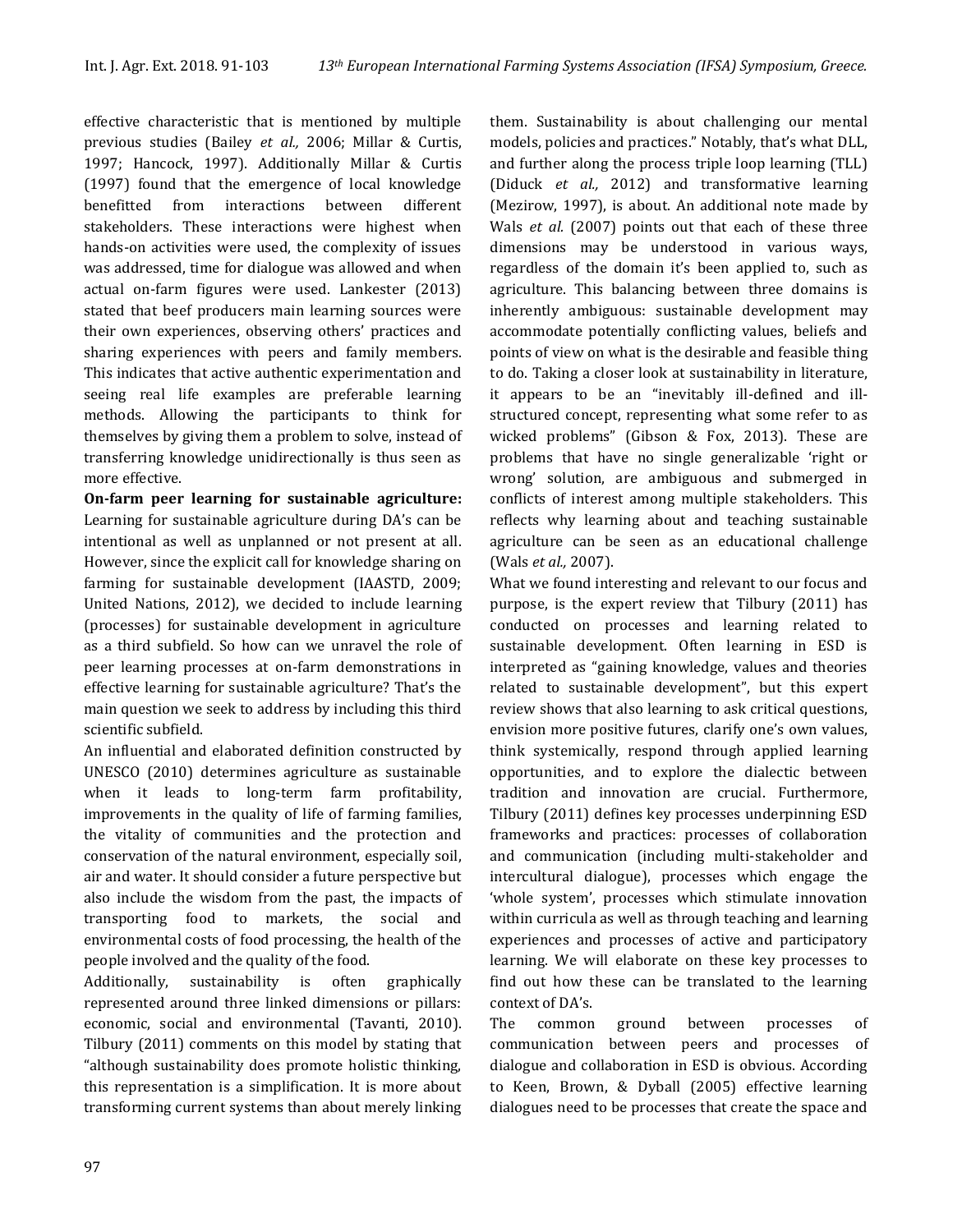time for a range of different types of dialogue, characterised by an open, explorative and listening approach (Bohm *et al.,* 2004). Interestingly, Dyball, Brown & Keen state in Social learning towards a sustainable world (Chapter 9, Wals *et al.,* 2007) that "competing opinions and evidence are to be welcomed as creating the conditions for generating new knowledge". Research of Beers, Mierlo, & Hoes (2016) supports the statement that 'antithetical interactions' potentially create strong learning opportunities. Brown *et al.* (1995) already took a positive perspective on conflict regarding learning. They claim "that conflict is an inevitable part of change and a step towards a solution. Conflict is a shared process and should not been seen as the sole responsibility of any one person or group or as an excuse." Another similar important aspect here is the involvement of the viewpoints of all actors in dialogue and collaboration, this presents a crucial element in learning for wicked problems such as sustainable agriculture issues (Dyball *et al*., in Chapter 9, Wals *et al.,* 2007).

The processes referring to engaging the 'whole system' means in our context that not only specific learning approaches and techniques used during the DA deserve attention, but that the involvement of multiple stakeholders in different levels of the organisation of a DA are important regarding the effectiveness of a DA. Since this refers to the enabling environment, it will not be a point of discussion in this paper, but in the

complementary paper of Ingram *et al*. (2018).

With regard to processes which stimulate innovation within curricula, Tilbury (2011) says: 'ESD learning is sometimes interpreted as the process of gaining knowledge, values and theories related to sustainable development, but it also prioritises the changing of mind-sets and active engagement of the learner in matters relating to more sustainable futures.' The latter refers to reflecting on the 'way we are doing things at the moment' and the ability and responsibility to change these current ways if they do not prove to be effective enough. This asks for DLL and TLL and thus a transformative process of learning as a possible indication of effectiveness in learning for sustainable development.

Finally, processes of active and participatory learning reflect again the already mentioned concepts of active, engaged, hands-on learning and ownership. The learner is required to participate and interact, in contrast to passively soaking up 'transferred' knowledge.

**Towards a conceptual framework:** Based on the three scientific subfields discussed above, we first present an overview of the most important learning processes and characteristics in table 1. To guide further research within AgriDemo-F2F and beyond, we reflect upon the three scientific subfields and define clusters of similar processes. These processes form the foundation of a conceptual framework of core interacting effective learning processes, relevant to learning context of DA's.

| Table 1. Learning processes supporting effectiveness derived from main subfields. |  |
|-----------------------------------------------------------------------------------|--|
|-----------------------------------------------------------------------------------|--|

|                         |                                                                                                  | Main Builders                                                   |                                                          |
|-------------------------|--------------------------------------------------------------------------------------------------|-----------------------------------------------------------------|----------------------------------------------------------|
|                         | ESD:<br>Key<br>processes<br>in<br>for<br>Education<br>sustainable<br>development (Tilbury, 2011) | Adult learning: The Andragogical<br>model (Knowles, 1980)       | Peer assisted learning model<br>(Topping $&$ Ehly, 2001) |
| Key processes           | collaboration<br>and                                                                             |                                                                 | cognitive conflict                                       |
|                         | communication                                                                                    | Ownership                                                       | scaffolding<br>and<br>error                              |
|                         | stimulation of innovation in<br>curricula<br>Active<br>participatory<br>and<br>learning          | based on experiences<br>Immediate relevance<br>problem-centered | management<br>communication<br>affect                    |
| Enabling<br>environment | engaging the whole system*                                                                       | call for input (ownership)                                      | organization and engagement                              |

\*Not within the scope of this paper. See Ingram *et al.* (2018).

To summarize the literature review, the three subfields (ESD - Tilbury, 2011; andragogy - Knowles, 1980 and peer assisted learning - Topping & Ehly, 2001) show a lot of similar ideas, concerns and focus points on what would be considered effective learning processes, as presented in Table 1.

This observation led us eventually to the definition of the effective core processes as: engagement, communication initiation and interactive knowledge creation. All three contain processes addressed by all three subfields, as presented in table 2. In this table, we also refer to exemplary supporting references. Some of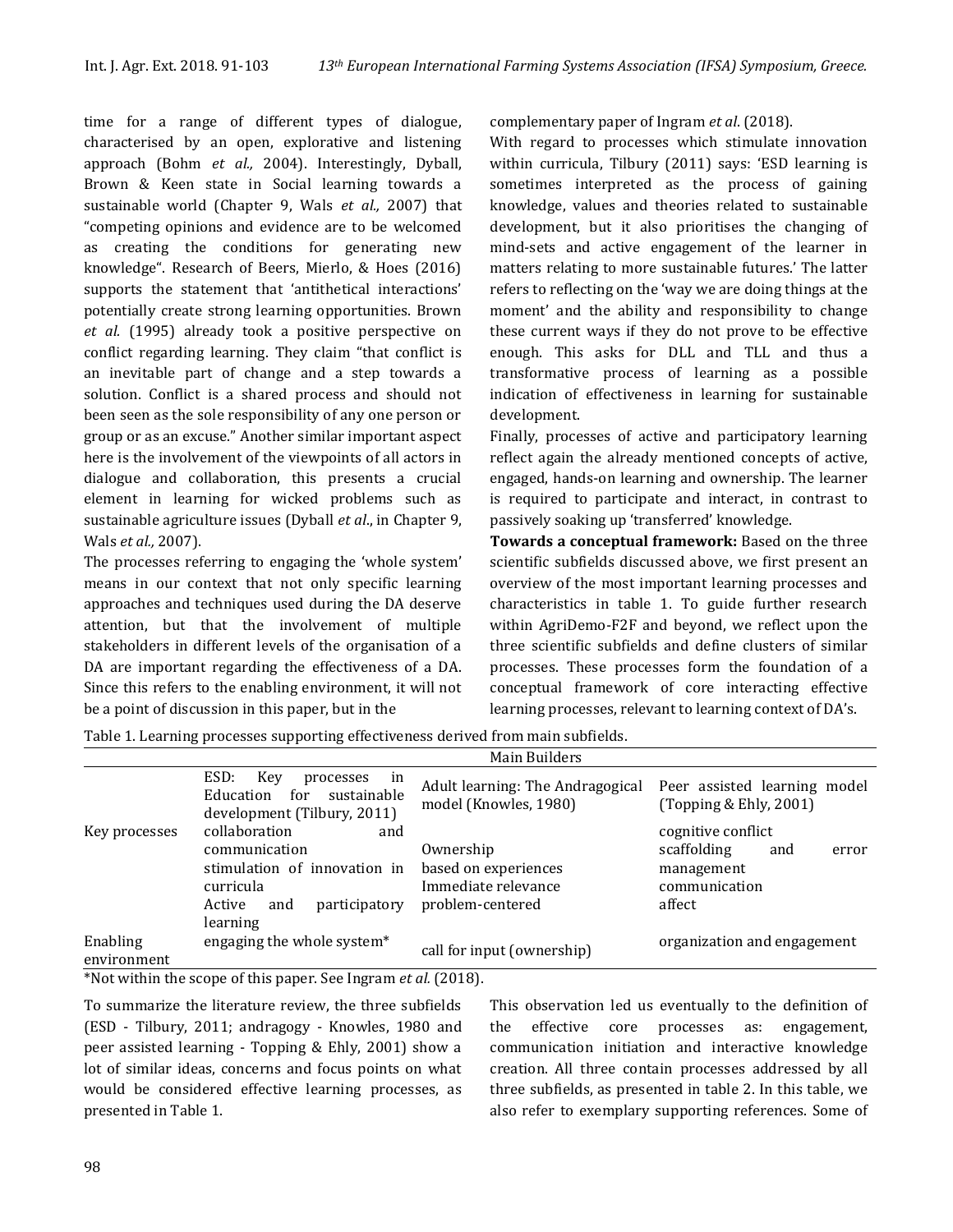these were found in research literature on farmer practices, as an addition to the more theoretical perspectives derived from the scientific subfields.

The core processes thus each contain elements of effective processes suggested by the three subfields. 'Engagement' contains the needed trustworthiness of the peer and his knowledge. Conceiving the learning environment as informal is closely related to the concept of trust so we decided to cluster these together. Our hypothesis is that both aspects are beneficial to feeling engaged and thus support learning outcomes. Additionally, we propose the perceived level of ownership and participation related to the own learning process as two factors contributing to learner engagement. With the core process 'communication initiation', we cluster sharing knowledge, formulating own values and formulating questions as factors contributing to an effective learning experience. The ability to communicate own thoughts is strongly related to learning (Vygotsky, 1978) and a starting point for peer learning and processes of communication (ESD, Tilbury, 2011). Autonomy and self-direction towards the learning process which is claimed to be important for adult learners, is reflected in the 'initiation' of the communication. Our hypothesis here thus suggests that DA's could be more effective if the DA somehow supports learners to initiate communication themselves. As a third core process we chose the concept of interactive knowledge creation to capture the the importance of hands-on experimentation, open discussion, negotiating conflict and scaffolding knowledge. They all include interaction through which knowledge can be shared.

By building upon these core processes, cognitive conflict and metacognition as effective learning processes can be induced, and can provide both immediate learning opportunities (SLL) but also allow reflection (DLL). Since we believe SLL and DLL are stimulated by certain conjunctions of the three core concepts we placed these learning outcomes in the center of the framework.

We put forward cognitive conflict as a strong inducing process for DLL (PAL; Topping & Ehly (2001), based upon Mezirow on transformational learning (1991)). Cognitive conflict refers to the process of learners being confronted with information that doesn't stroke with their own previous knowledge and believes, through for example a new demonstration or discussion. People can learn effectively from a similar surprising experience. Metacognitive skills and DLL put critical reflection forward as an important process. Critical reflection fostered by for example questions, discussions and cognitive conflict can improve awareness of underlying values connected to the topic and awareness of the own learning process (Mezirow, 2000; Grudens-Schuck *et al*., 2003). Peer learning gives rise to more meta-cognitively skilled and self-regulated learners, reflecting the important adult learning principle of ownership (Knowles, 1980). Adoption and diffusion are defined as learning outcomes demonstrated mainly after attending DA's, therefor we placed these outside the core circle. Since effective learning is often characterized by some change in knowledge, skills and/or behavior, we aim to investigate the link between the core processes and the four learning outcomes defined as: SLL & DLL and the adoption and diffusion of what is addressed during the DA. Therefore, we constructed a conceptual framework showing the interrelations between the key processes and the key aspects they contain as defined in this paper (Figure 1). Obtaining better insights in how these core processes relate to the learning outcomes will be an important focus of future research based on this framework.

| Core processes | Key aspects   | Exemplary subfield                                            | <b>Exemplary supporting</b><br>references                              |
|----------------|---------------|---------------------------------------------------------------|------------------------------------------------------------------------|
| Engagement     | ownership     | Adult learning (Knowles, 1980);<br>PAL (Topping & Ehly, 2001) | (Curry et al., 2012)                                                   |
|                | participation | ESD (Tilbury, 2011)                                           | (Warner 2007; La Grange et al.,<br>2010; Kenya Market Trusts,<br>2016) |
|                | trust         | PAL (Topping & Ehly, 2001)                                    | (Ashman & Gillies, 2003; EIP-<br>AGRI, 2015)                           |
|                | informality   | PAL (Topping & Ehly, 2001)                                    | (Wood et al., 2014; EIP-AGRI,<br>2015)                                 |

Table 2. Constructed core processes and key aspects relevant in the AgriDemo-F2F research context.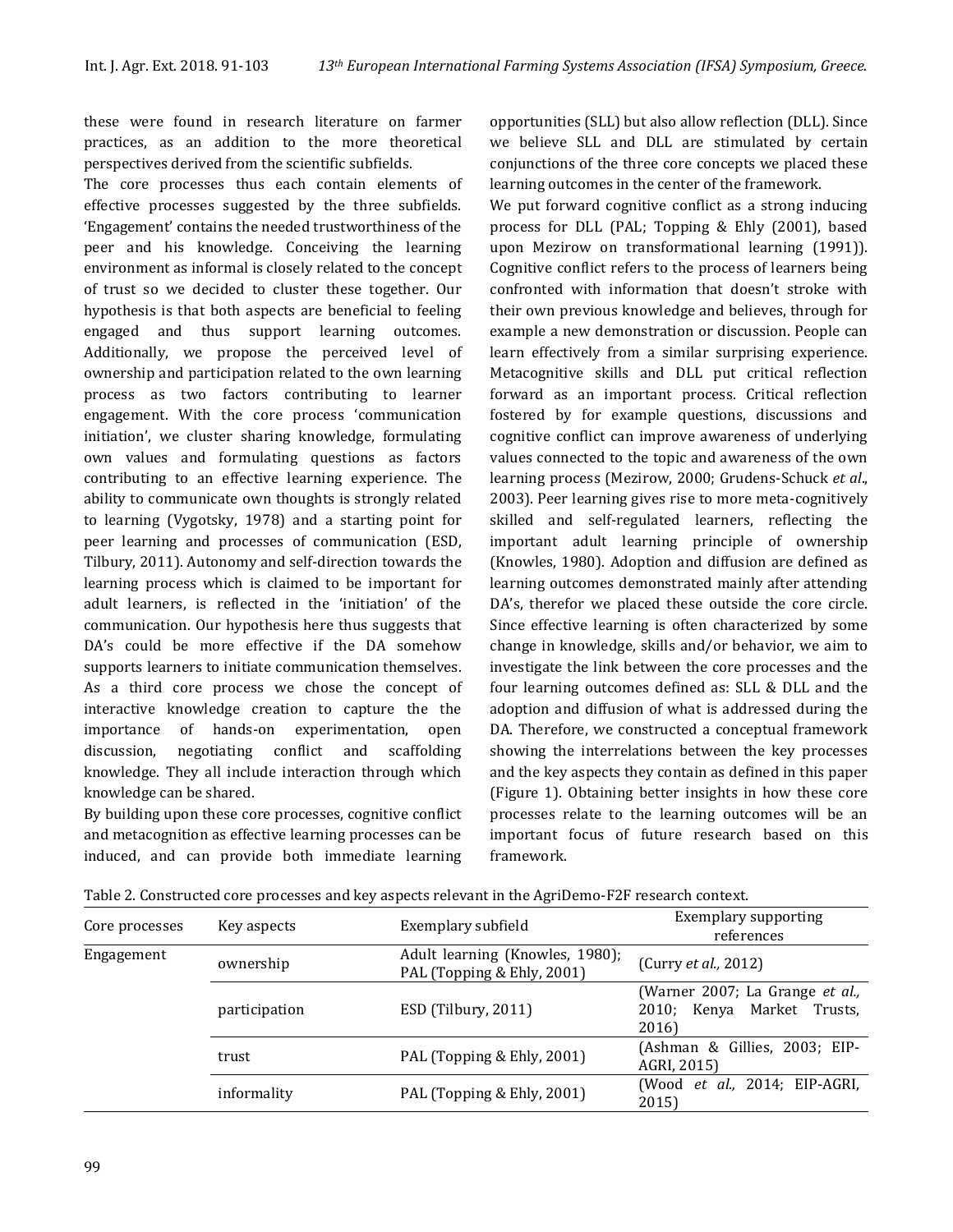

Figure 1. Conceptual Framework.

**Next steps:** The conceptual framework will allow us to investigate, and reflect upon, the dynamics between the present learning processes and the four learning outcomes defined as SLL, DLL, adoption and diffusion. Since the core processes are specifically constructed for the sake of our context and focus, they should not be considered covering every possible effective learning process or as stand-alone processes.

Furthermore, a measuring instrument is constructed

based upon the theory represented in the developed conceptual framework as presented in Figure 1. This measuring instrument is pilot tested for the case studies (including DA's) selected from the inventory of farms conducting demonstrations in Europe, developed in 2017- 2018 by the AgriDemo-F2F and PLAID project. The selection and conduction of the case studies will take place between April 2018 and October 2018. The analysis of these case studies will be used to validate and revise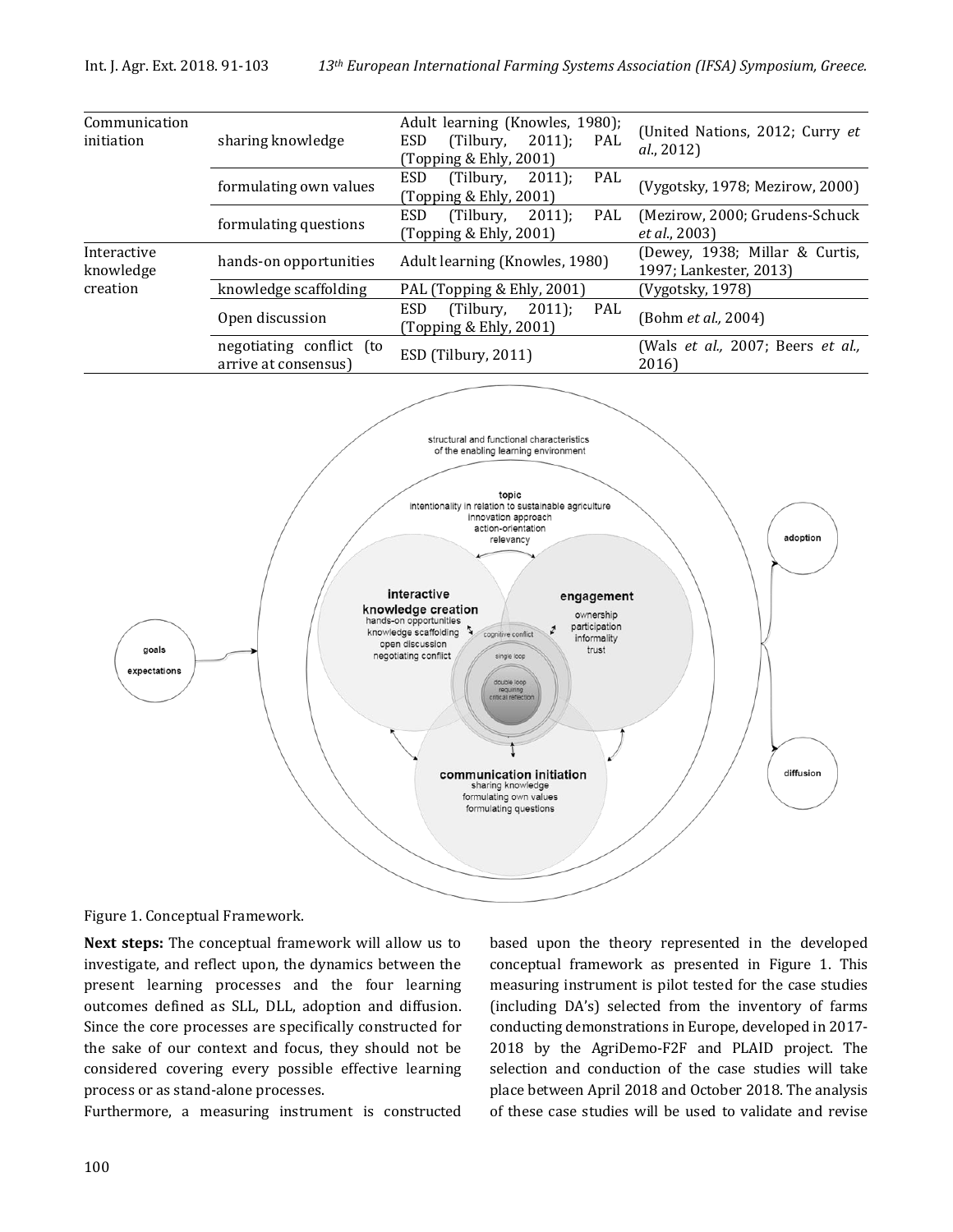the proposed conceptual framework.

#### **CONCLUSION**

To be able to investigate peer learning between farmers during on-farm demonstrations, we defined and constructed a conceptual framework. To build the underpinning of the framework, we compared three main subfields relevant to our research focus: adult learning, peer learning and education for sustainable development. Theoretically, we see that peer (assisted) learning shares similar ideas on effective learning processes with education for sustainable development processes and adult learning processes. They all foster 'soft' skills, such as engagement regarding the own learning process, which are needed for effective participation in our 21st century knowledge society, and for creating sustainable development opportunities (Topping *et al*., 2017). Based on the comparison, we constructed and defined the effective core processes as: engagement, communication initiation and interactive knowledge creation, each with different defined key aspects. At the center of our framework we included SLL and DLL as learning outcomes mainly related to the individual learner and situated during the DA. Outside the circle of effective processes, we added adoption and diffusion as two additional learning outcomes, mainly happening after the DA took place.

Next steps will include the development of an instrument to investigate real on-farm demonstration farmer-to-farmer learning situations. With this tool, we aim to get in-depth insights in how these processes relate to the defined learning outcomes. This is the first time, to our knowledge, that peer (assisted) and adult learning processes as understood in educational literature will be investigated to this extent in a practice context of on-farm demonstrations, and in the light of learning for sustainable agriculture.

## **ACKNOWLEDGMENTS**

This paper is linked to the conceptual Framework (Deliverable 2.1) and the report on determining effectiveness of learning approaches (Deliverable 5.1) of the AgriDemo-F2F project funded from the European Union's Horizon 2020 research and innovation programme under grant agreement No 728061. This exploratory and theoretical paper complements two other papers within the AgriDemo-F2F research context which examine the functional and the structural enabling environment of on-farm demonstration activities (Ingram *et al.,* 2018; Pappa *et al.,* 2018).The

opinions expressed in this paper are not necessarily those of the EU.

## **REFERENCES**

- Argyris, C., & Schön, D. (1996). Organizational Learning II: Theory, Method, and Practice. Massachusetts: Addison-Wesley.
- Ashman, A. F., & Gillies, R. M. (2003). Guiding intellectual and personal growth across educational contexts. Cooperative Learning: The Social and Intellectual Outcomes of Learning in Groups.
- Ashwin, P. (2003). Peer support: Relations between the context, process, and outcomes for the students who are supported. Instructional Science, (31), 159–173.
- Bailey, A. P., Garforth, C. J., Angell, B., Scott, T., Beedell, J., Beechener, S., & Rana, R. B. (2006). Helping Farmers Adjust To Policy Reforms Through Demonstration Farms: Lessons From a Project in England 1. Journal of Farm Management, 12(10), 613–625.
- Beers, P. J., Mierlo, B. van, & Hoes, A.-C. (2016). Toward an Integrative Perspective on Social Learning in System Innovation Initiatives. Ecology and Society, 21(1), 1–28.
- Bohm, D., Factor, D., & Garrett, P. (2004). Dialogue: A Proposal. The Informal Education Archives, 1–6.
- Boud, D., Cohen, R., & Sampson, J. (1999). Peer Learning and Assessment. Assessment and Evaluation in Higher Education, 24(4), 413–423.
- Brookfield, S. (1995). Adult Learning: An Overview Major Areas of Research on Adult Learning Self-Directed Learning. International Encyclopedia of Education, 1–11.
- Brown, V. A., Smith, D. I., Wiseman, R., & Handmer, J. (1995). Risks and Opportunities: Managing Environmental Conflict and Change. London: Earthscan.
- Curry, N., Ingram, J., Kirwan, J., & Maye, D. (2012). Knowledge networks for sustainable agriculture in England. Outlook on Agriculture, 41(4), 243– 248.
- Dewey, J. (1938). Experience and Education. Education, 50(3), 96.
- Diduck, A., Sinclair, A. J., Hostetler, G., & Fitzpatrick, P. (2012). Transformative learning theory, public involvement, and natural resource and environmental management. Journal of Environmental Planning and Management,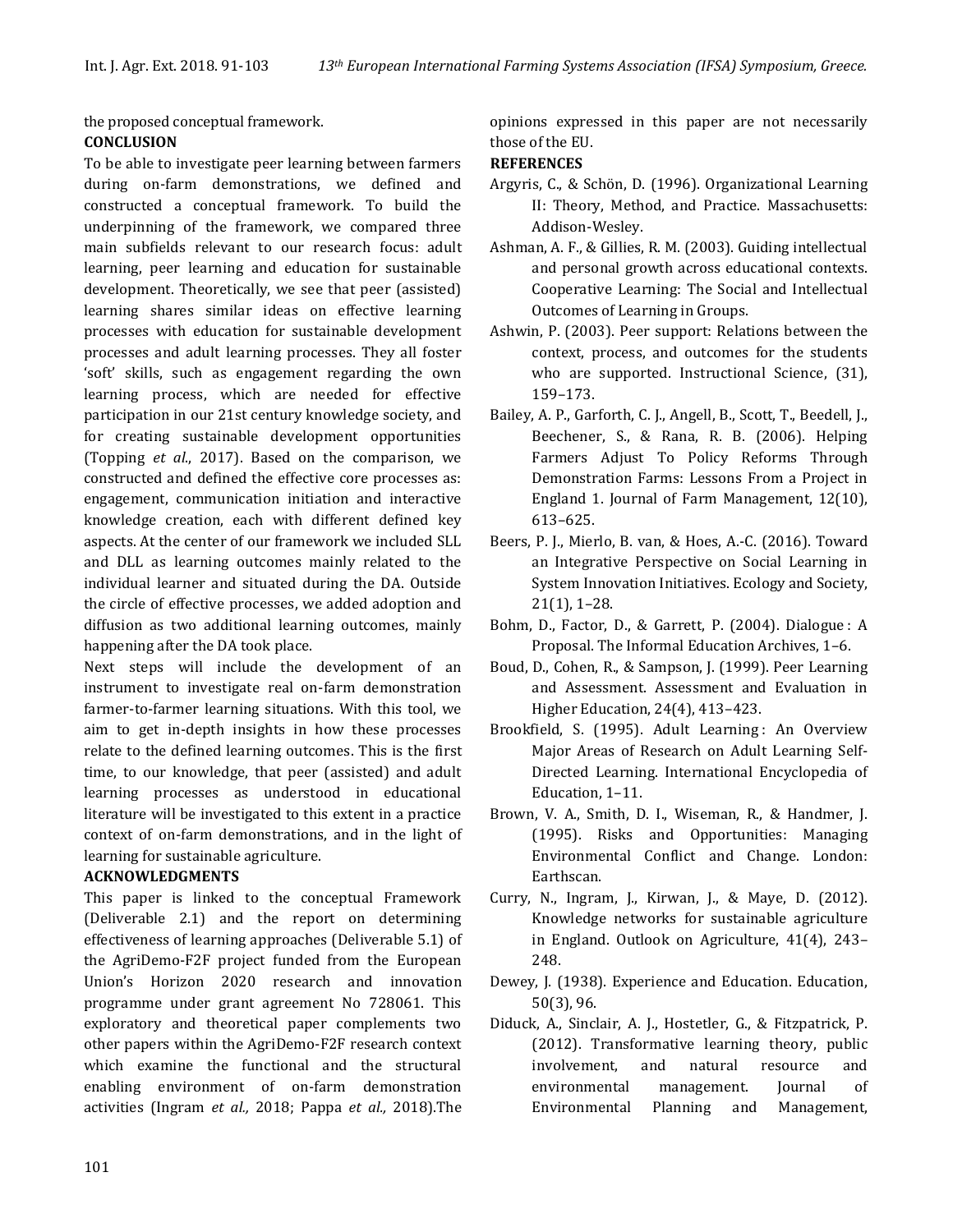55(March 2015), 1–20.

- Duran, D. (2017). Learning-by-teaching. Evidence and implications as a pedagogical mechanism. Innovations in Education and Teaching International, 54(5), 476–484.
- EIP-AGRI. (2015). Promoting creativity and learning through agricultural knowledge systems and interactive innovation.
- Emerick, K., De Janvry, A., Sadoulet, E., & Dar, M. H. (2016). Identifying early adopters, enhancing learning, and the diffusion of agricultural technology, 3310, 1–44.
- Ertmer, P. A., & Newby, T. J. (2013). Behaviorism, cognitivism, constructivism: Comparing critical features from an instructional design perspective. Performance Improvement Quarterly, 26(2), 43– 71.
- European Union. (2017). RUR-11-2016 On-farm demonstrations : deepening farmer-to-farmer learning mechanisms. Feder, G., Murgai, R., & Quizon, J. B. (2004). The Acquisition and Diffusion of Knowledge: The Case of Pest Management Training in Farmer Field Schools, Indonesia. Journal of Agricultural Economics, 55(2), 221– 243.
- Gibson, R., Fox, M. (2013). Simple, Complex and Wicked Problems. Retrieved from http://mofox.com/pdf/ simple, complex, Wicked.pdf
- Grange, R. F. L. A., Titterton, M., Mann, E. M., & Haynes, C. M. Agricultural extension: a review and case study in the Tasmanian dairy farming sector, 4 Symposium A Quarterly Journal In Modern Foreign Literatures 261–264 (2010).
- Grudens-Schuck, N., Cramer, J., Exner, D., & Shour, M. (2003). The New Adult Education: Bringing Peer Educators Up to Speed. Journal of Extension, 41(4).
- Hamunen, K., Appelstrand, M., Hujala, T., Kurttila, M., Sriskandarajah, N., Vilkriste, L., … Tikkanen, J. (2015). Defining Peer-to-peer Learning – from an Old 'Art of Practice' to a New Mode of Forest Owner Extension? The Journal of Agricultural Education and Extension, 21(4), 293–307.
- Hancock, J. (1992). Extension education: Conducting effective agricultural demonstrations. University of Kentucky Cooperative Extension Service. Publication ID-111.

Ingram, J., Chiswell, H., Mills, J., Debruyne, L., Cooreman,

H., Koutsouris, A., Pappa, E., Marchand, F., (2018). Identifying functional characteristics that enable learning in demonstrations: a discussion paper. Paper presented at IFSA: Farming systems: facing uncertainties and enhancing opportunities.

- International Assessment of Agricultural Knowledge Science and Technology for Development (IAASTD). (2009). Agriculture at a crossroads: Global Report.
- Karner, S. (2009). 'ALMO': a bottom-up approach in agricultural innovation. In Ethical Futures: Bioscience and Food Horizons: EurSafe 2009. Nottingham, United Kingdom.
- Keen, M., Brown, V. A., & Dyball, R. (2005). Social learning in environmental management: towards a sustainable future. Routledge.
- Kilpatrick, S., & Johns, S. (2003). How farmers learn: Different approaches to change. The Journal of Agricultural Education & Extension, 9(4), 151- 164.
- Knowles, M. S. (1980). The modern practice of adult education, From Pedagogy to Andragogy What Is Andragogy ? Business, 400.
- Kolb, D. a. (1984). Experiential learning: Experience as the source of learning and development. Journal of Organizational Behavior, 8(4), 359–360.
- Lankester, A. J. (2013). Conceptual and operational understanding of learning for sustainability: A case study of the beef industry in north-eastern Australia. Journal of Environmental Management, 119(March 2013), 182–193.
- Loeber, A., van Mierlo, B., Grin, J., & Leeuwis, C. (2007). The practical value of theory: conceptualising learning in the pursuit of a sustainable development. In Social learning towards a sustainable world (pp. 83–98). Wageningen, the Netherlands,: Wageningen Academic Publishers.
- Mars, M. M., & Ball, A. L. (2016). Ways of Knowing, Sharing, and Translating Agricultural Knowledge and Perspectives: Alternative Epistemologies across Non-formal and Informal Settings. Journal of Agricultural Education, 57(1), 56–72.
- Mezirow, J. (1991). Transformative Dimensions of Adult Learning. San Francisco: John Wiley & Sons Inc.
- Mezirow, J. (1997). Transformative Learning: Theory to Practice. New Directions for Adult and Continuing Education, 1997(74), 5–12.
- Millar, J., & Curtis, A. (1997). Moving farmer knowledge